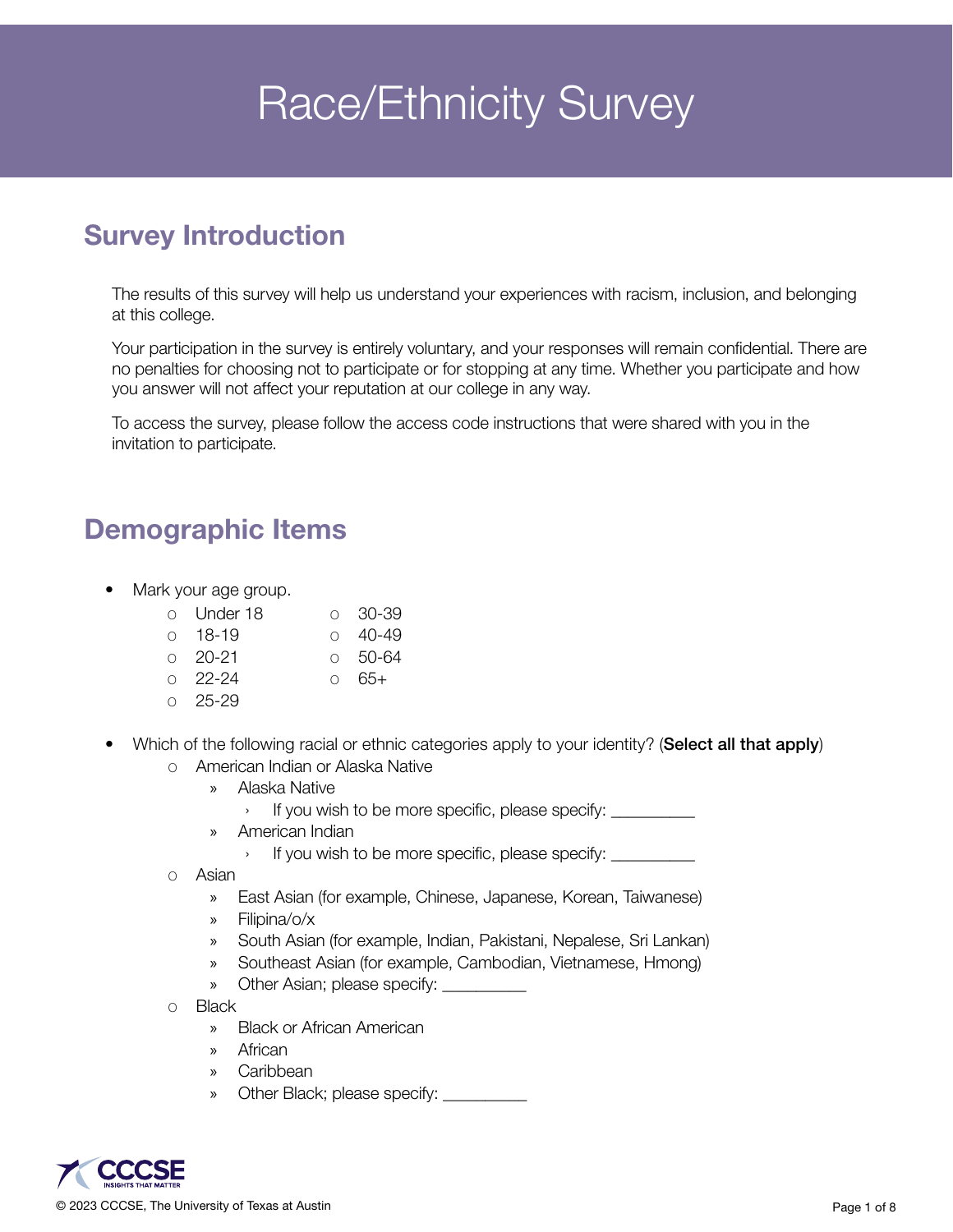- o Hispanic or Latina/o/e/x
	- » Central American
	- » Cuban
	- » Mexican/Mexican American (or Chicana/o/e/x)
	- » Puerto Rican
	- » South American
	- » Other Hispanic or Latina/o/e/x; please specify:
- o Native Hawaiian or Pacific Islander (non-Native Hawaiian)
	- » Native Hawaiian
		- $\rightarrow$  If you wish to be more specific, please specify:
	- » Pacific Islander (non-Native Hawaiian)
		- › If you wish to be more specific, please specify: \_\_\_\_\_\_\_\_\_\_
- o Middle Eastern
	- » Middle Eastern
		- › If you wish to be more specific, please specify: \_\_\_\_\_\_\_\_\_\_
- o White
	- » White
		- › If you wish to be more specific, please specify: \_\_\_\_\_\_\_\_\_\_
- o Other
	- » Additional racial or ethnic category (or other); please specify: \_\_\_\_\_\_\_\_\_\_\_\_\_
- o Decline to answer
- Are you an international student?
	- o Yes
	- o No
- Mark your gender identity:
	- o Man
	- o Woman
	- o Transgender man/trans man/female-to-male (FTM)
	- o Transgender woman/trans woman/male-to-female (MTF)
	- o Genderqueer/gender nonconforming neither exclusively male nor female
	- o Additional gender category (or other); please specify: \_\_\_\_\_\_\_\_\_\_
	- o Decline to answer
- What sex was originally listed on your birth certificate?
	- o Male
	- o Female
	- o Decline to answer
- Mark your sexual orientation:
	- o Straight or heterosexual
	- o Lesbian or gay
	- o Bisexual
	- o Queer, pansexual, and/or questioning
	- o Something else; please specify: \_\_\_\_\_\_\_\_\_\_
	- o I do not know
	- o Decline to answer

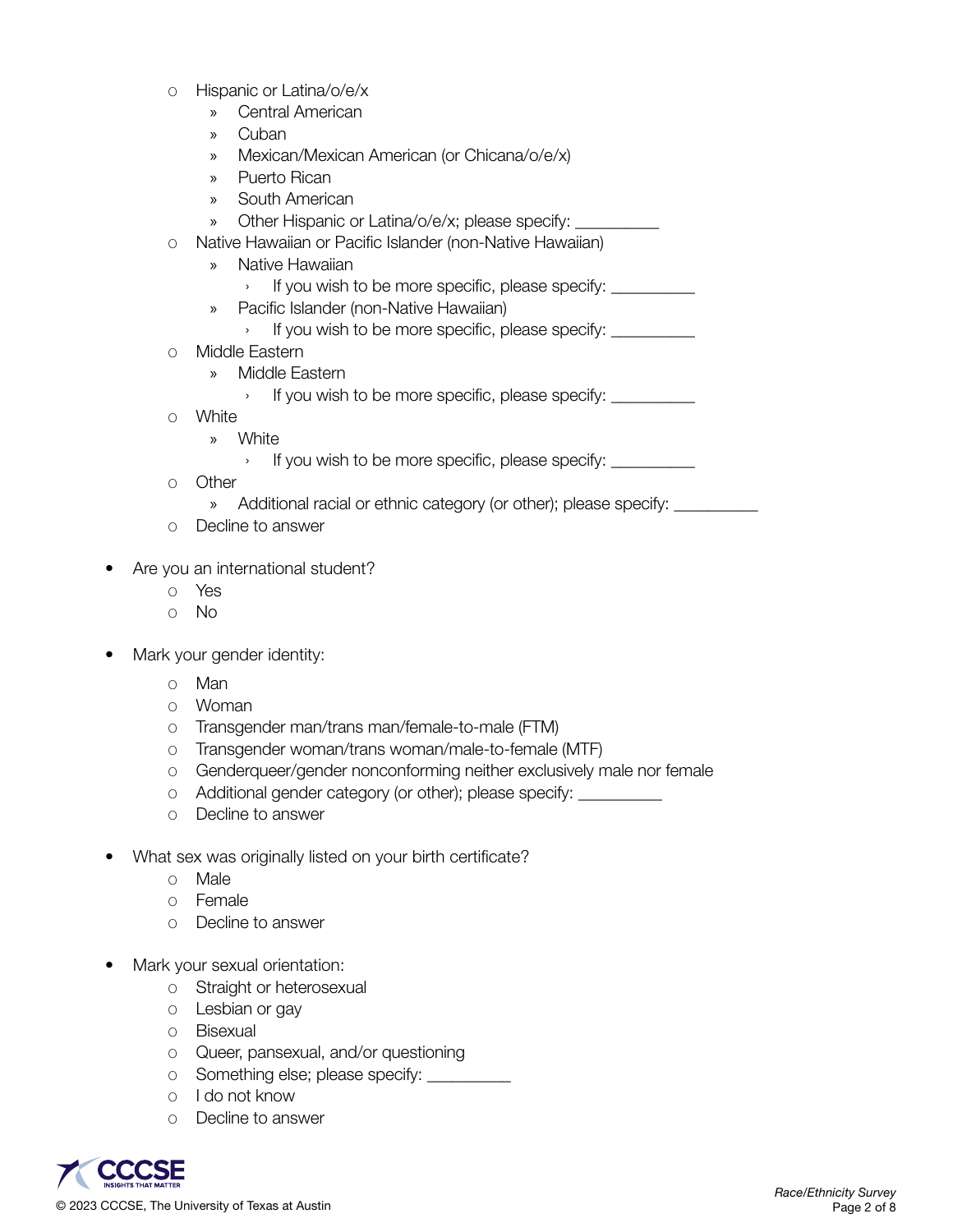## Survey Items

#### For the remainder of this survey, skip any survey items that do not apply to you or that you cannot or do not want to answer.

- 1. Are you currently enrolled full-time or part-time at this college?
	- a. Full-time
	- b. Part-time
- 2. How many total academic terms have you been enrolled at this college?
	- a. This is my first academic term
	- b. This is my second academic term
	- c. This is my third or fourth academic term
	- d. This is my fifth or sixth academic term
	- e. I have been enrolled more than six academic terms
- 3. How much do you agree with this statement? Racism exists in my community outside of this college.
	- a. Strongly disagree
	- b. Moderately disagree
	- c. Slightly disagree
	- d. Slightly agree
	- e. Moderately agree
	- f. Strongly agree
- 4. How much do you agree with this statement? Racism exists at this college.
	- a. Strongly disagree
	- b. Moderately disagree
	- c. Slightly disagree
	- d. Slightly agree
	- e. Moderately agree
	- f. Strongly agree
- 5. During the current academic year, how often have you witnessed racism in your community outside of this college?
	- a. Never
	- b. Rarely
	- c. Sometimes
	- d. Often
	- e. Very often
- 6. During the current academic year at this college, how often have you witnessed racism?
	- a. Never
	- b. Rarely
	- c. Sometimes
	- d. Often
	- e. Very often

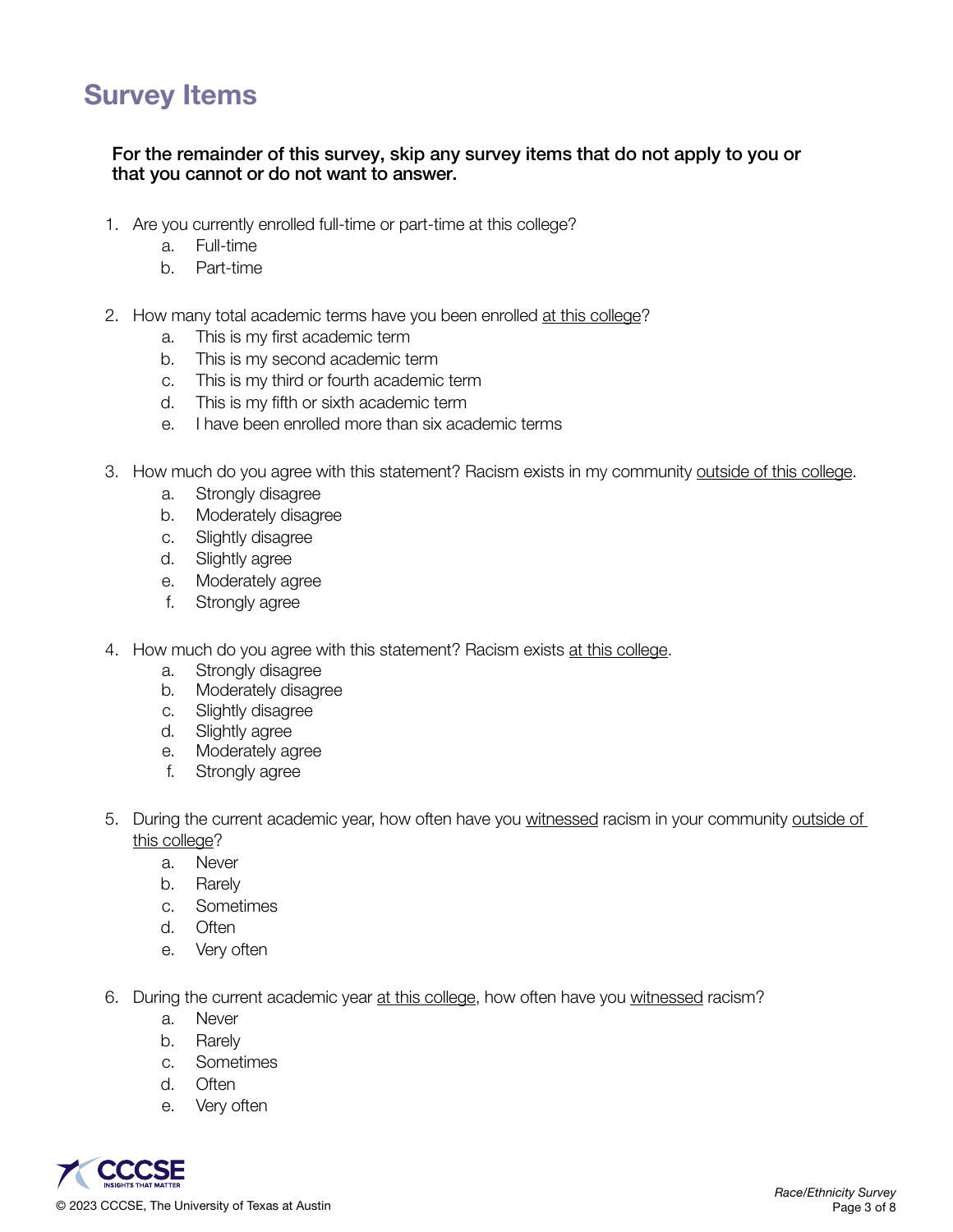- 7. During the current academic year, how often has racism been directed toward you in your community outside of this college?
	- a. Never
	- b. Rarely
	- c. Sometimes
	- d. Often
	- e. Very often
- 8. During the current academic year at this college, how often has racism been directed toward you?
	- a. Never
	- b. Rarely
	- c. Sometimes
	- d. Often
	- e. Very often
- 9. During the current academic year at this college, how often have you witnessed college instructors and other staff members taking a stance against racism?
	- a. Never
	- b. Rarely
	- c. Sometimes
	- d. Often
	- e. Very often
- 10. During the current academic year at this college, how often have you experienced college instructors and other staff members taking a stance against racism in your defense?
	- a. Never
	- b. Rarely
	- c. Sometimes
	- d. Often
	- e. Very often
- 11. During the current academic year at this college, I have had opportunities to provide feedback to the college regarding incidents of racism.
	- a. Strongly disagree
	- b. Moderately disagree
	- c. Slightly disagree
	- d. Slightly agree
	- e. Moderately agree
	- f. Strongly agree
- 12. During the current academic year, this college has taken appropriate actions regarding incidents of racism.
	- a. Strongly disagree
	- b. Moderately disagree
	- c. Slightly disagree
	- d. Slightly agree
	- e. Moderately agree
	- f. Strongly agree

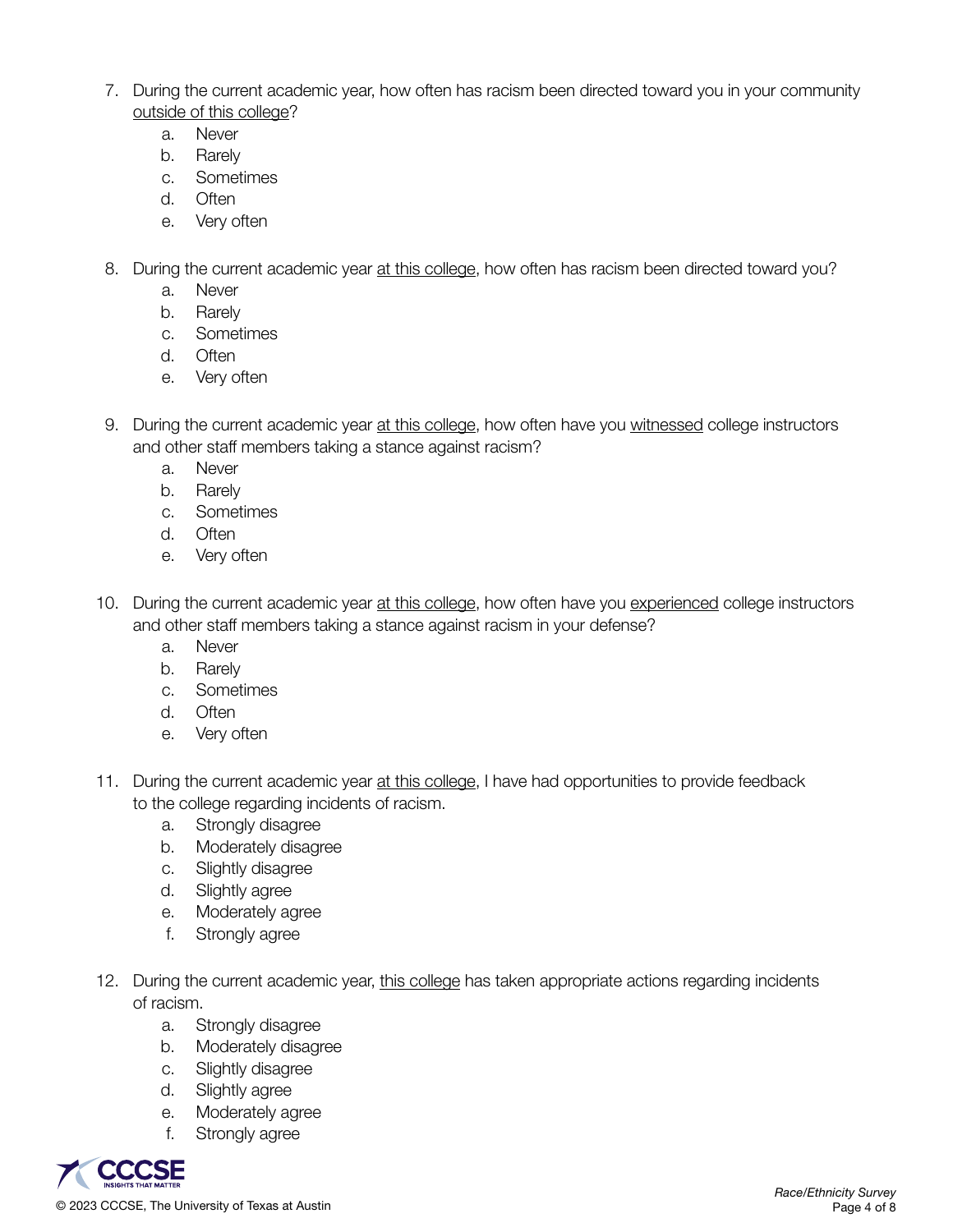- 13. During the current academic year at this college, how often have you participated in activities or discussions designed to introduce you to cultural experiences other than your own?
	- a. Never
	- b. Rarely
	- c. Sometimes
	- d. Often
	- e. Very often
- 14. During the current academic year at this college, how often have you participated in activities or discussions out of class that encouraged you to examine your understanding of issues of race/ ethnicity?
	- a. Never
	- b. Rarely
	- c. Sometimes
	- d. Often
	- e. Very often
- 15. During the current academic year at this college, how often have you participated in activities or discussions in class that reflect your cultural experiences?
	- a. Never
	- b. Rarely
	- c. Sometimes
	- d. Often
	- e. Very often
- 16. During the current academic year at this college, how often have you participated in activities or discussions in class that encouraged you to examine your understanding of issues of race/ethnicity?
	- a. Never
	- b. Rarely
	- c. Sometimes
	- d. Often
	- e. Very often
- 17. During the current academic year at this college, how often have your instructors included topics and perspectives focused on your race/ethnicity?
	- a. Never
	- b. Rarely
	- c. Sometimes
	- d. Often
	- e. Very often
- 18. At this college, there is an adequate amount of racial/ethnic diversity among instructors and staff members.
	- a. Strongly disagree
	- b. Moderately disagree
	- c. Slightly disagree
	- d. Slightly agree
	- e. Moderately agree
	- f. Strongly agree

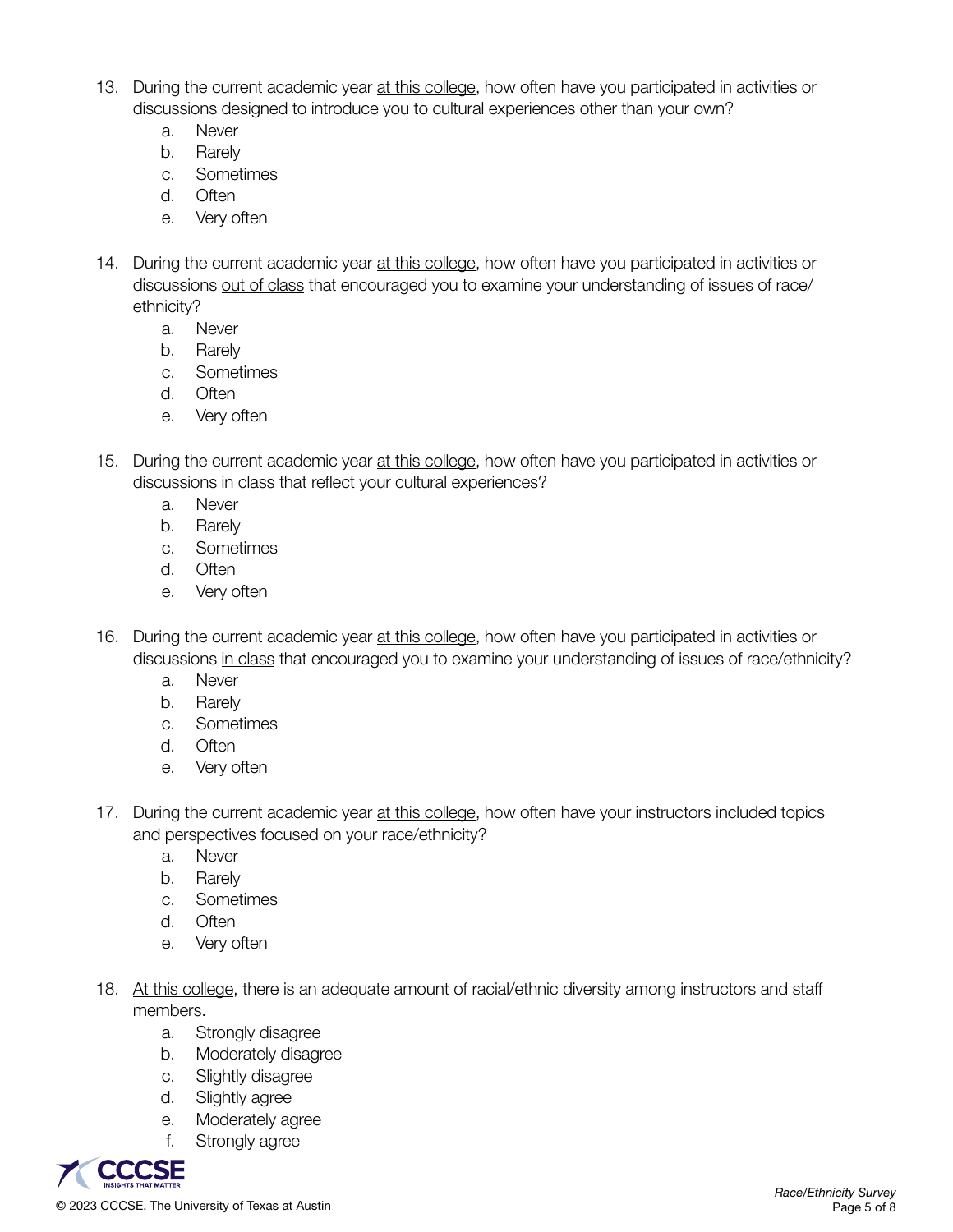- 19. Is it important that your advisor/counselor is the same race/ethnicity as you?
	- a. Yes
	- b. No
- 20. During the current academic year at this college, have you been advised by a college staff member who is the same race/ethnicity as you?
	- a. Yes
	- b. No
- 21. Do you consider the race/ethnicity of your instructors when deciding which course sections to take at this college?
	- a. Yes
	- b. No
- 22. During the current academic year at this college, how many classes have you taken taught by instructors who are the same race/ethnicity as you?
	- a. None
	- b. One
	- c. Two
	- d. Three
	- e. Four or more
- 23. During the current academic year at this college, I have felt like I belong.
	- a. Strongly disagree
	- b. Moderately disagree
	- c. Slightly disagree
	- d. Slightly agree
	- e. Moderately agree
	- f. Strongly agree
- 24. Currently, there is a culture of caring at this college.
	- a. Strongly disagree
	- b. Moderately disagree
	- c. Slightly disagree
	- d. Slightly agree
	- e. Moderately agree
	- f. Strongly agree
- 25. During the current academic year at this college, I have felt that my instructors care about my success in the courses I am taking.
	- a. None of them care
	- b. Some of them care
	- c. All of them care

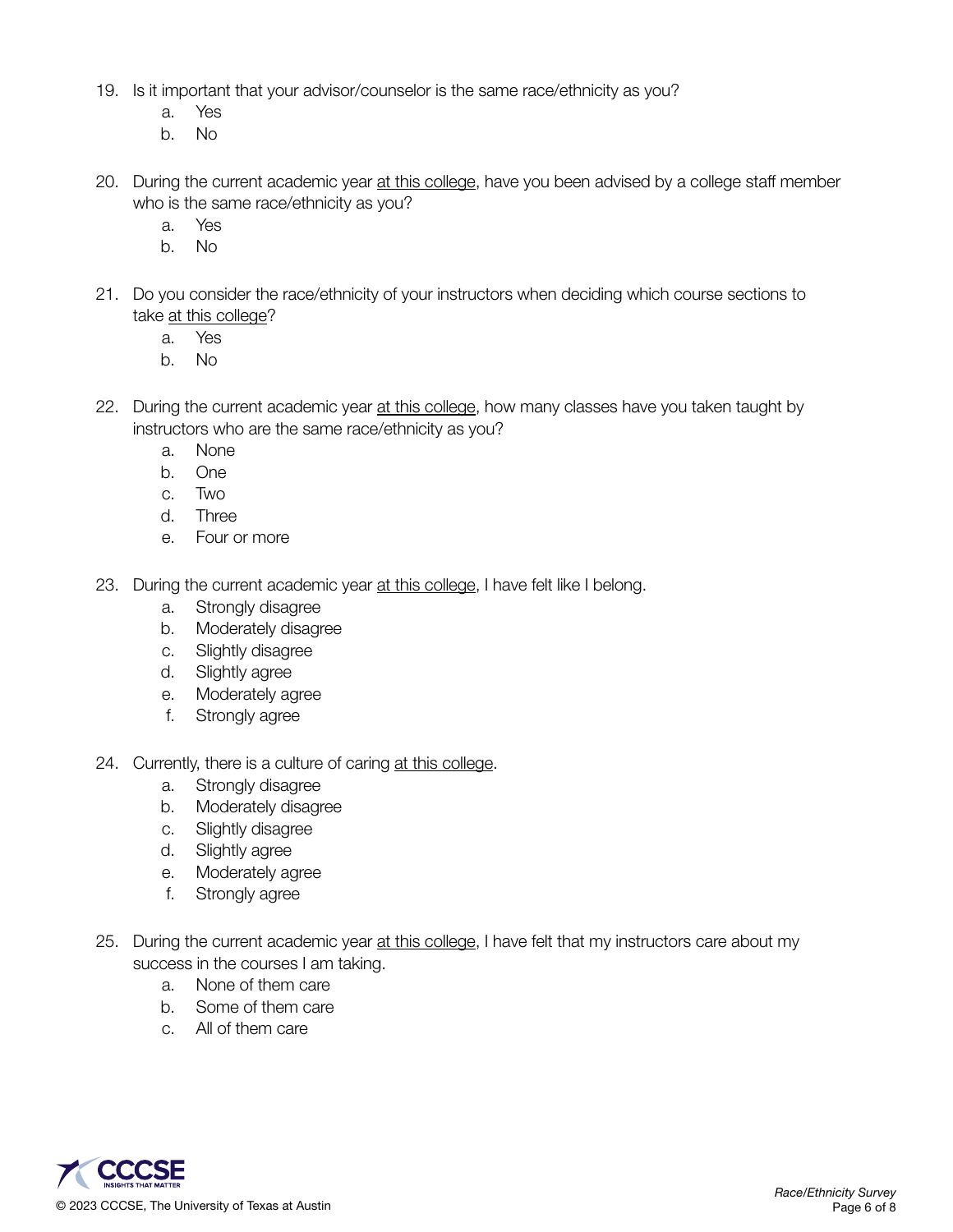- 26. During the current academic year at this college, I have felt that college staff (other than my instructors) care about me.
	- a. None of them care
	- b. Some of them care
	- c. All of them care
- 27. During the current academic year at this college, I am confident that I will complete all of my courses with a grade of C or better.
	- a. Strongly disagree
	- b. Moderately disagree
	- c. Slightly disagree
	- d. Slightly agree
	- e. Moderately agree
	- f. Strongly agree
- 28. During the current academic year, I would rate my academic ability as…
	- a. Below average
	- b. Average
	- c. Above average
- 29. During the current academic year at this college, do you think your instructors have a different perception of your academic ability than you do?
	- a. None of them do
	- b. Some of them do
	- c. All of them do
- 30. During the current academic year at this college, my instructors have expressed high expectations of me.
	- a. Strongly disagree
	- b. Moderately disagree
	- c. Slightly disagree
	- d. Slightly agree
	- e. Moderately agree
	- f. Strongly agree
- 31. During the current academic year at this college, which of the following extracurricular activities have you known about? (Select all the extracurricular activities you have known about during the current academic year)
	- a. Student leadership positions
	- b. Formal student mentoring programs composed of people the same race/ethnicity as you
	- c. Student organizations/clubs
	- d. Organized sports/activities